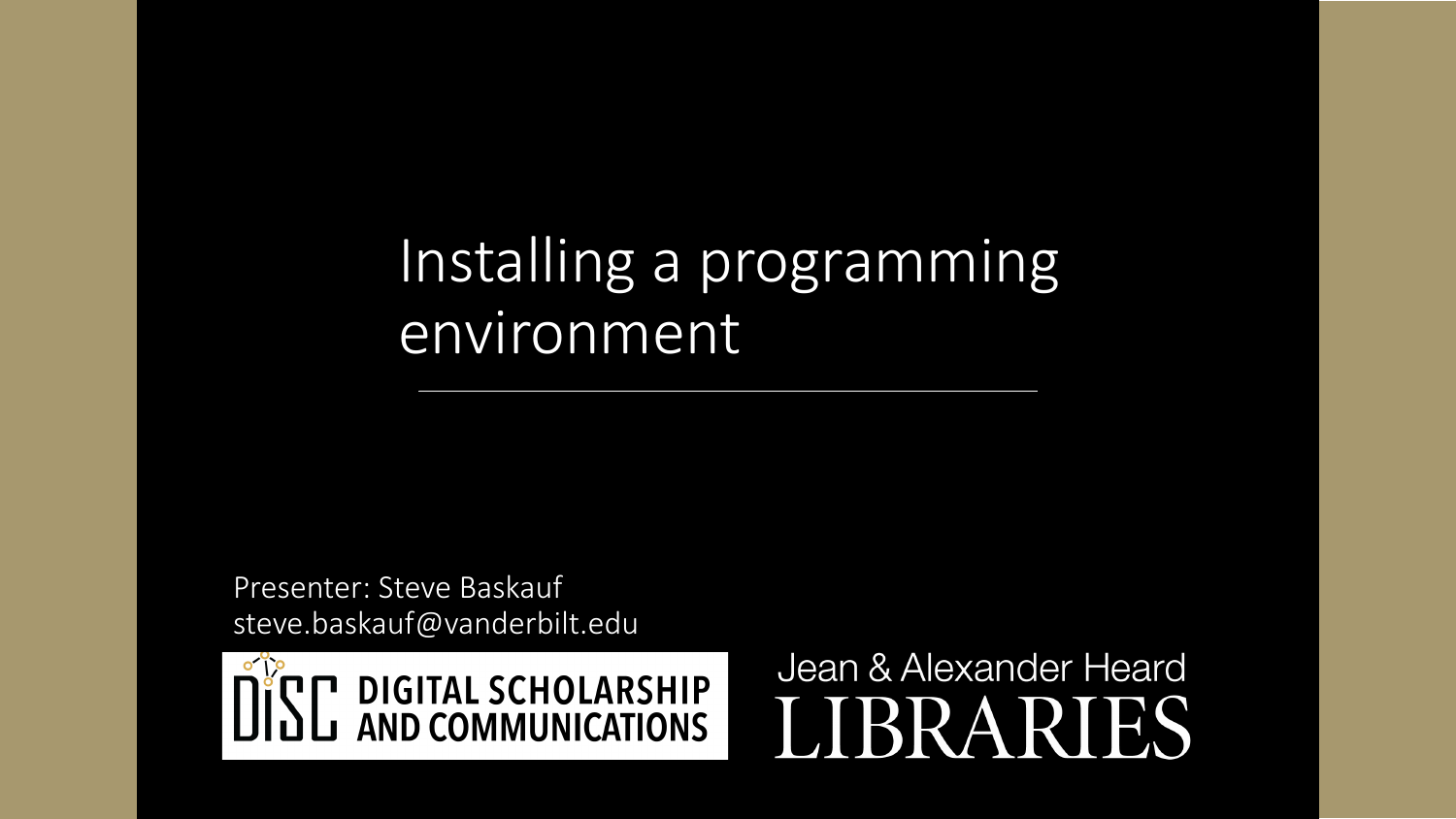# CodeGraf landing page

• vanderbi.lt/codegraf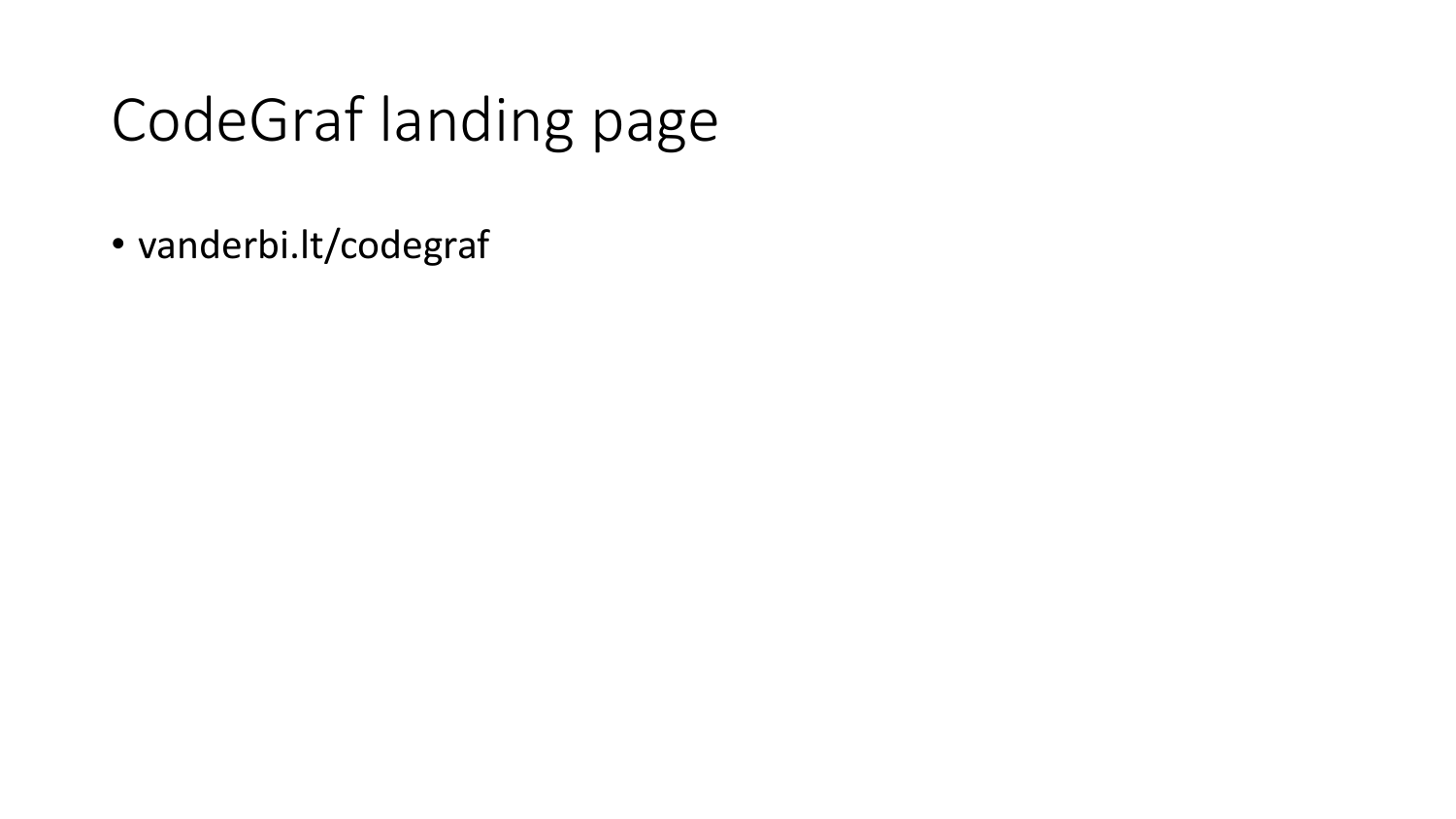# Deciding how you want to code



Jean & Alexander Heard RR A **RT** ES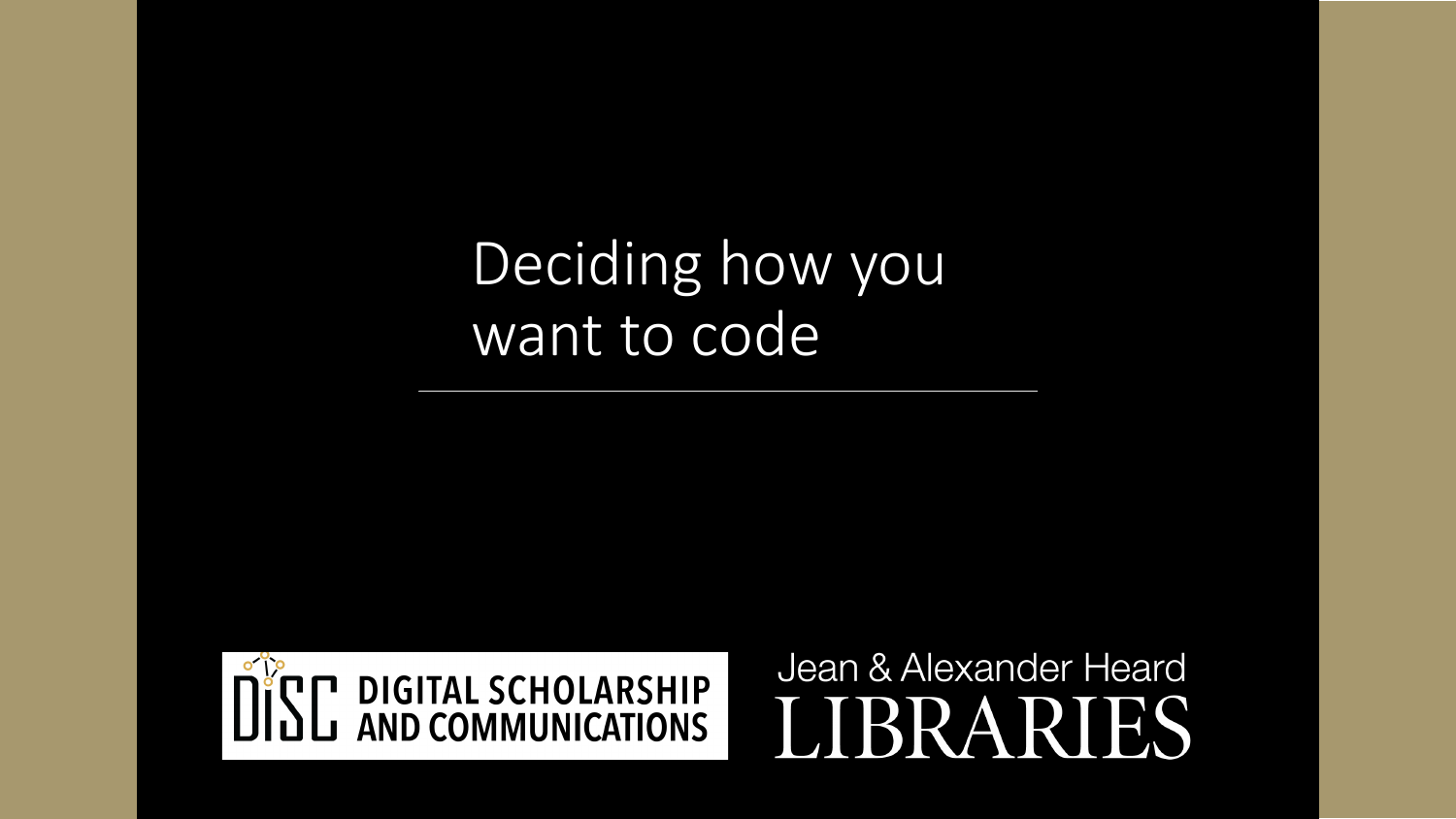### Ways to code

- 1. Use RStudio to write and debug R code (only recommended option for R)
- 2. Write Python code using a code editor like VS Code and run via CLI shell (OK, but not recommended for these lessons).
- 3. Use a full-featured IDE like Spyder to write and debug Python code (recommended, but not demonstrated in these lessons).
- 4. Use the Jupyter notebook system locally to develop your Python code (recommended for best results, but larger up-front learning curve)
- 5. Use a cloud-based Jupyter notebook system to develop your Python code (a good option with smaller up-front learning curve, but more hassle managing later)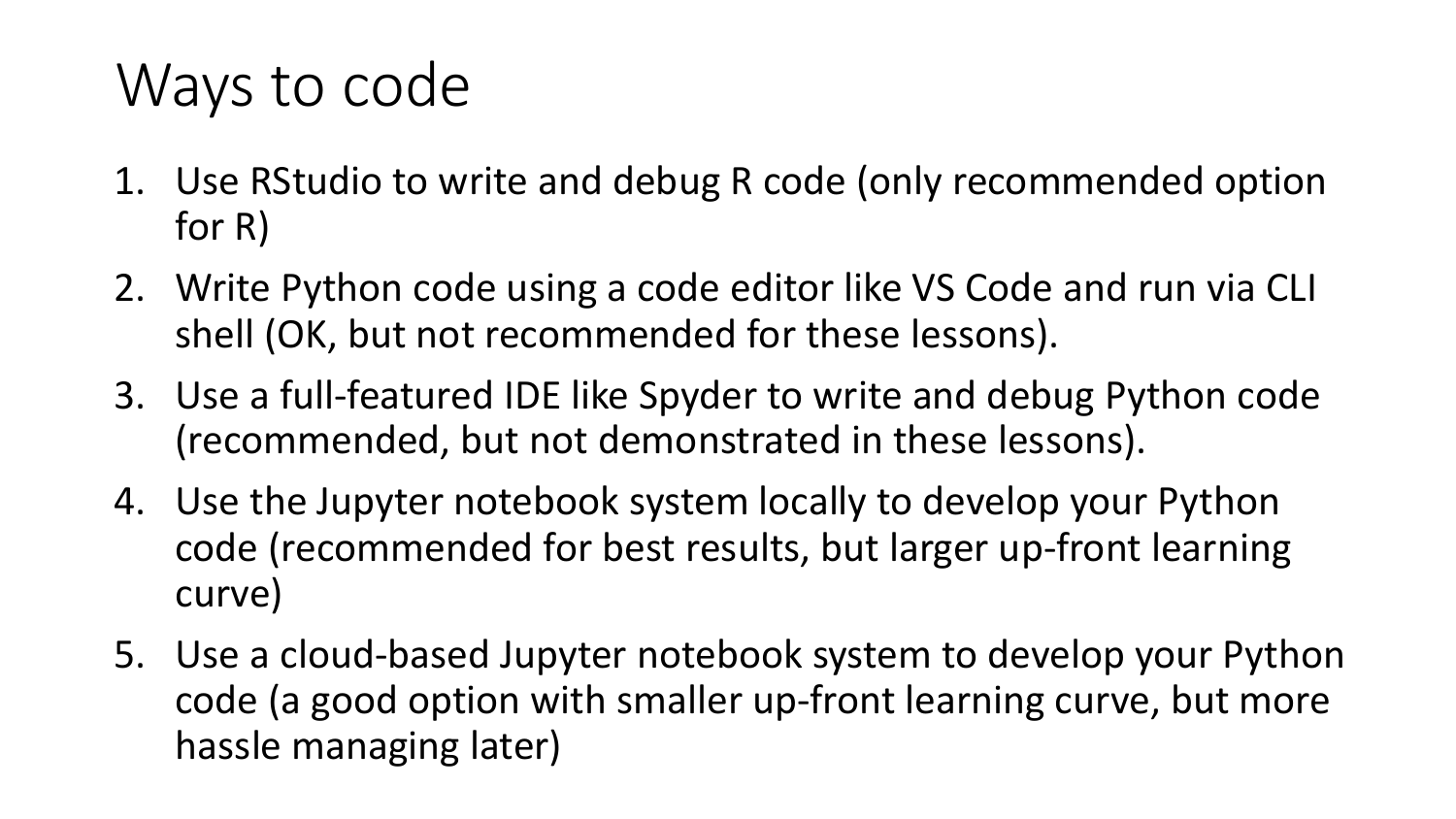# The Anaconda option

- Anaconda is an umbrella distribution that makes it easier to install and run VS Code, Spyder, RStudio, and local Jupyter notebooks
- Preferred method for local install of Jupyter notebooks
- Recommended if you are serious about data science (some packages pre-installed)
- Installs full-featured package manager Conda
- Allows you to easily switch programming modes (IDE vs. Jupyter)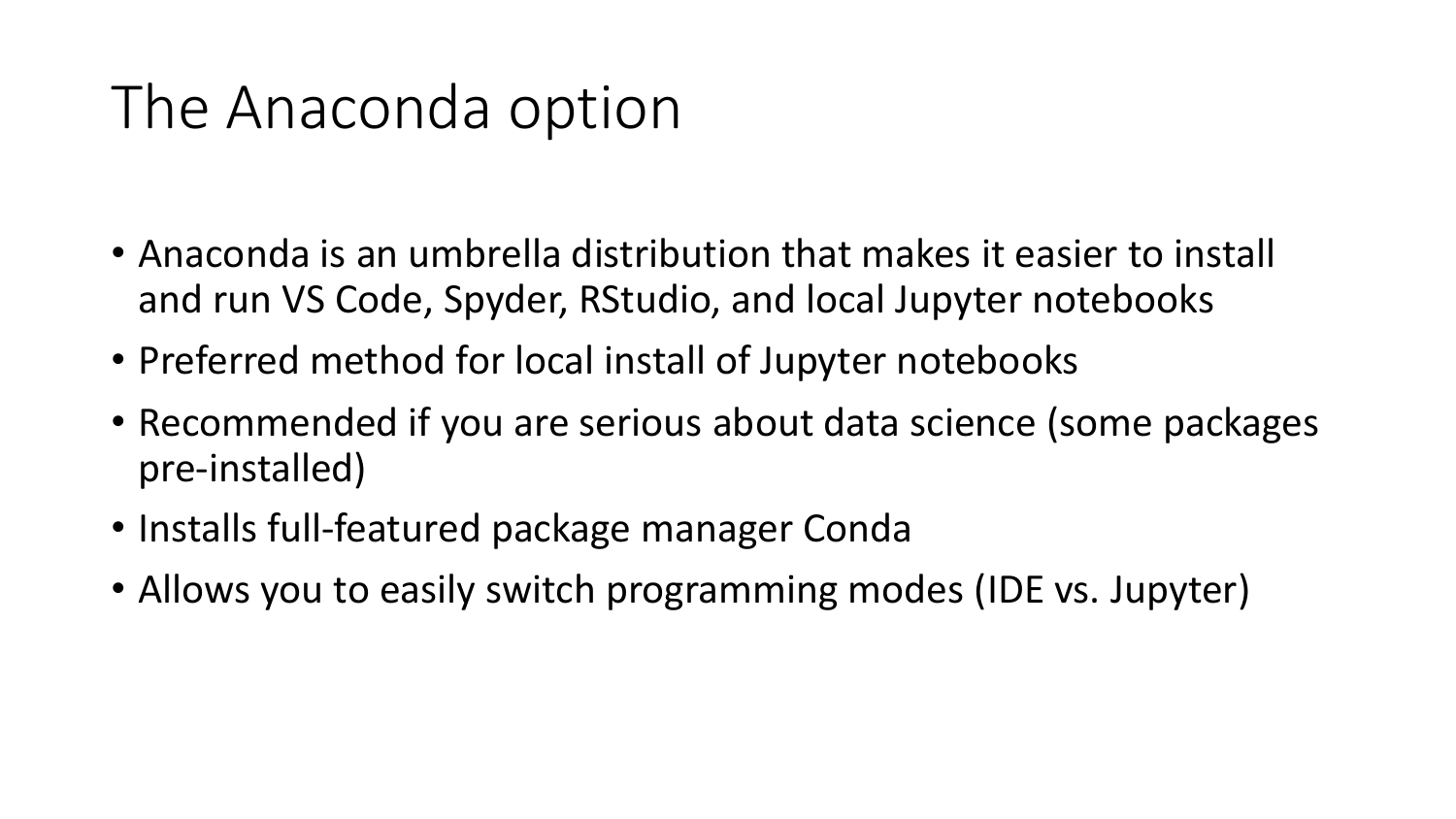# Potential problems with Anaconda

- Up-front investment in time to download and install
- Potential problems with installation
- Requires more hard-drive space
- Potential problems with older computers
- Makes changes to default CLI interactions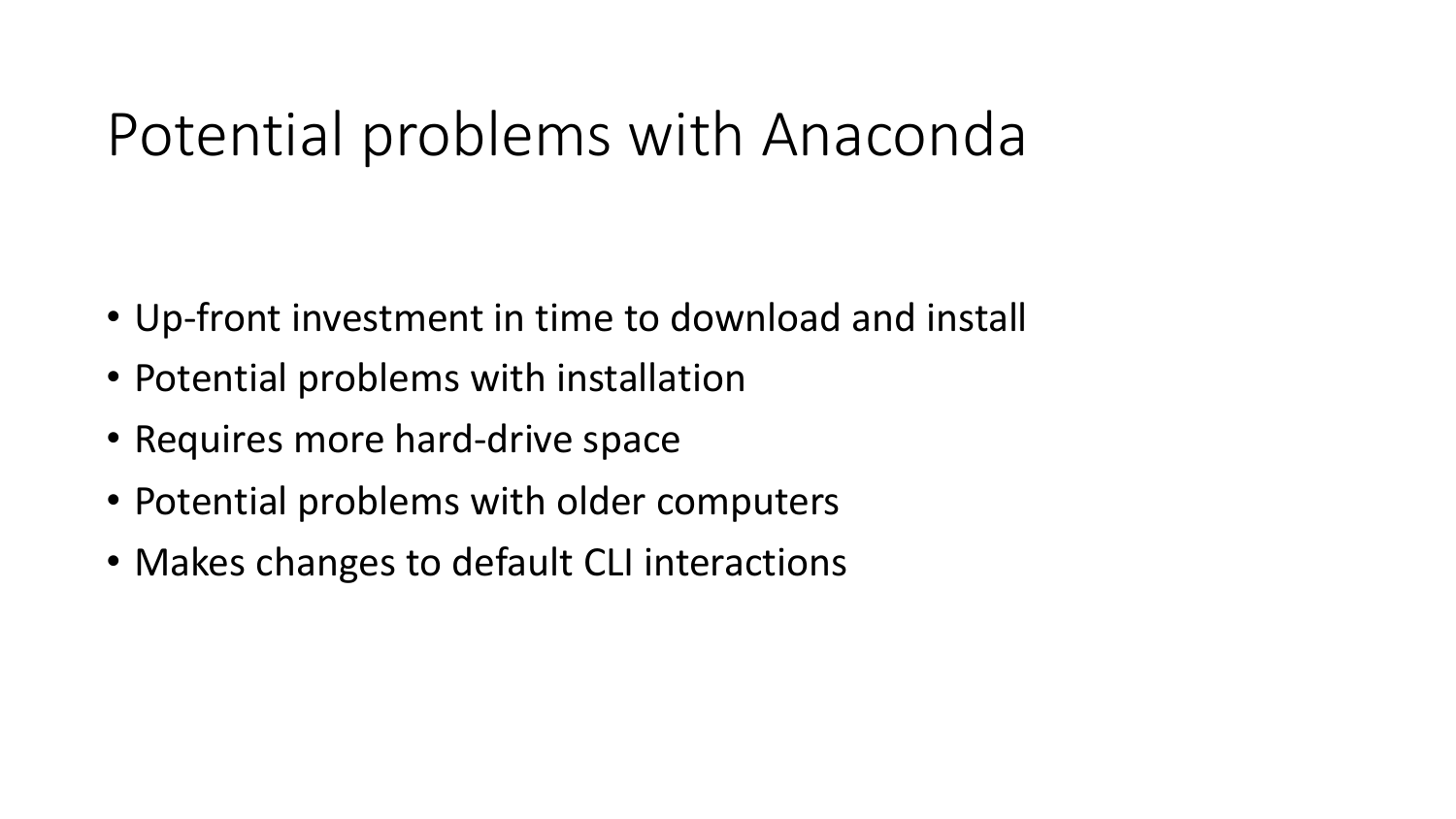# What Anaconda looks like

• Anaconda Navigator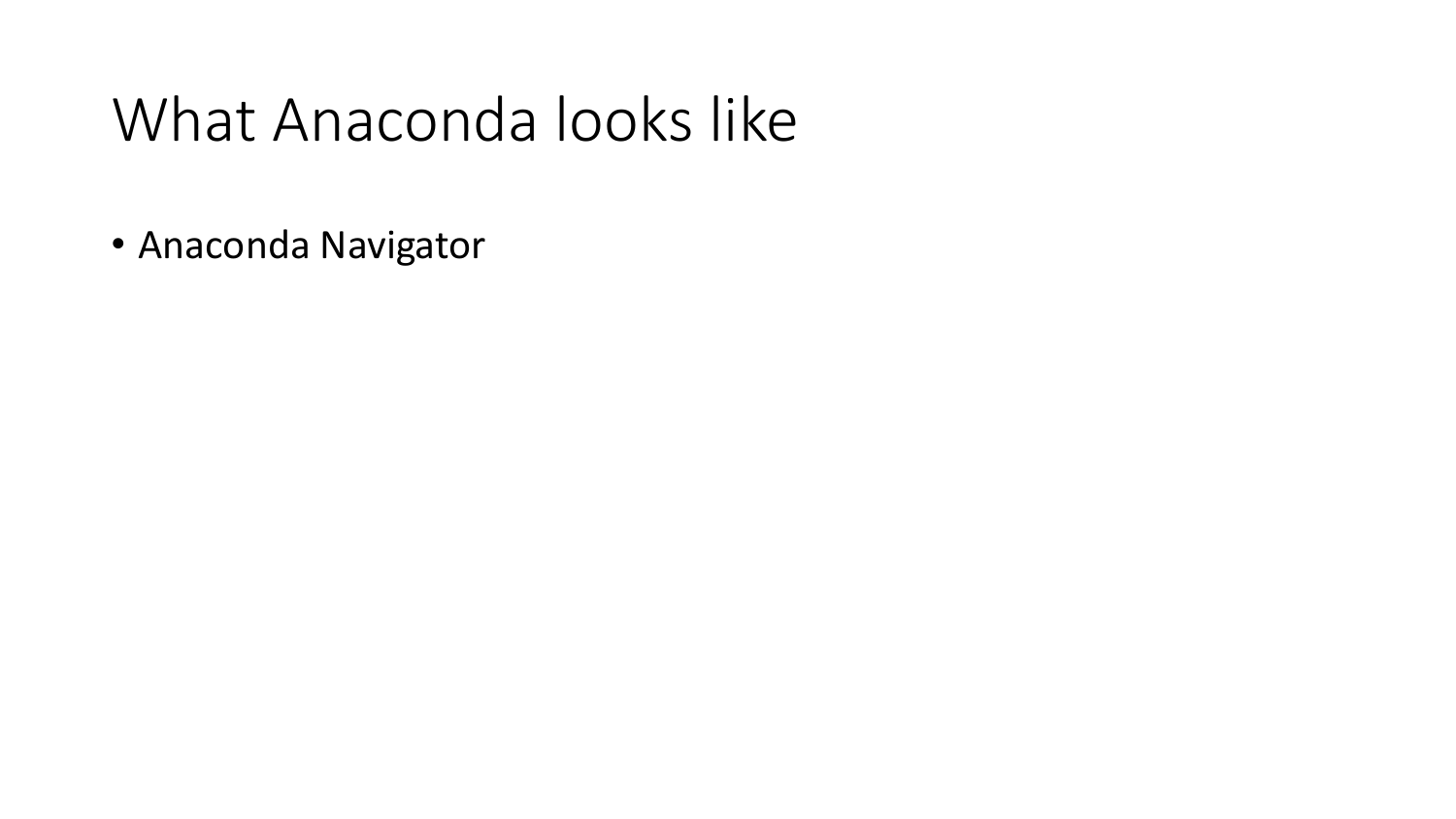#### Ways to run Jupyter notebooks



Jean & Alexander Heard **BRARI** IES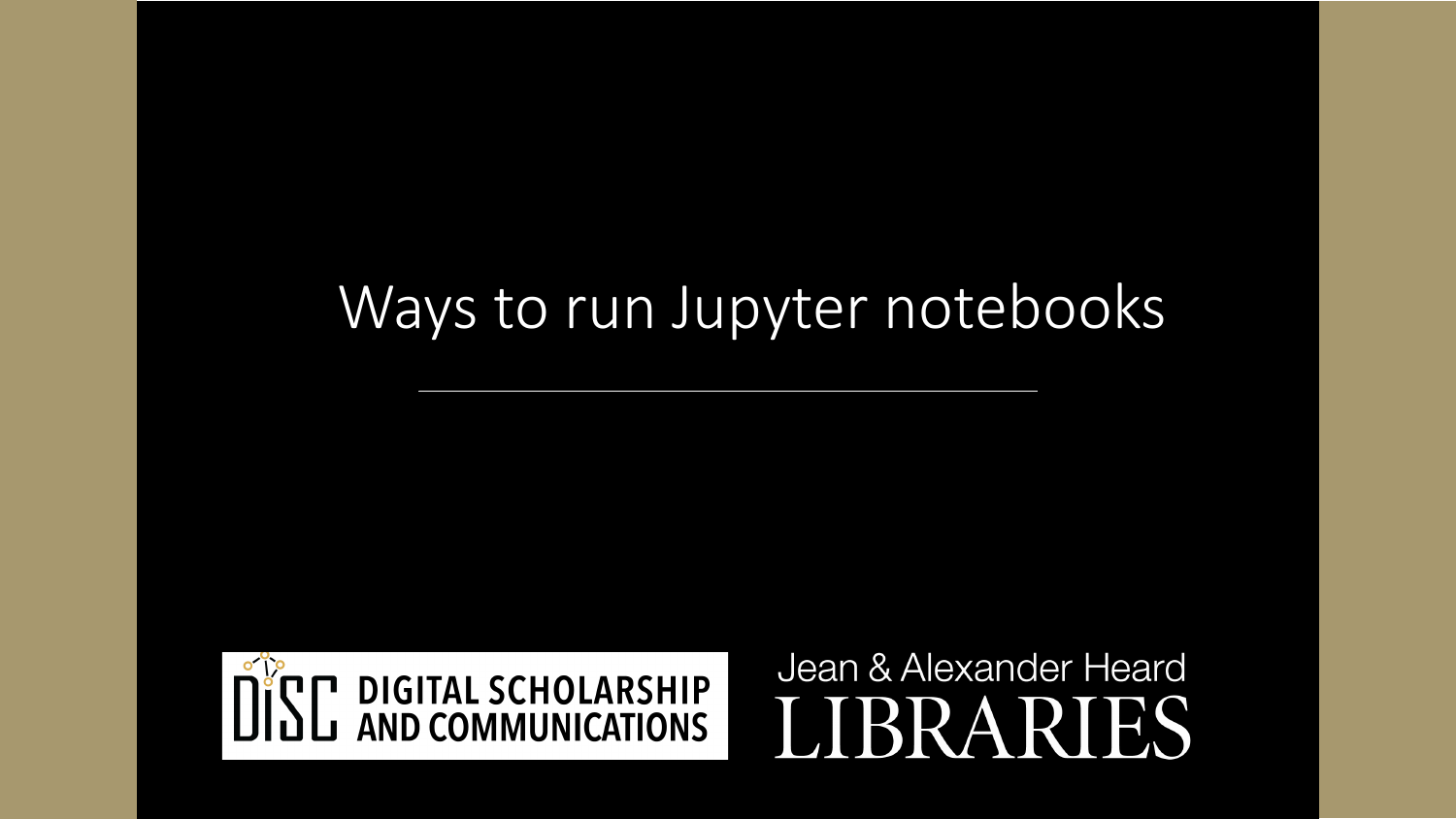### Considerations in running Jupyter notebooks

- Is your Internet bad? If so, forget about Colab
- No Google Drive? Forget about Colab
- Computer obsolete/short on drive space or you aren't familiar with navigating your file system? Colab is probably better than Anaconda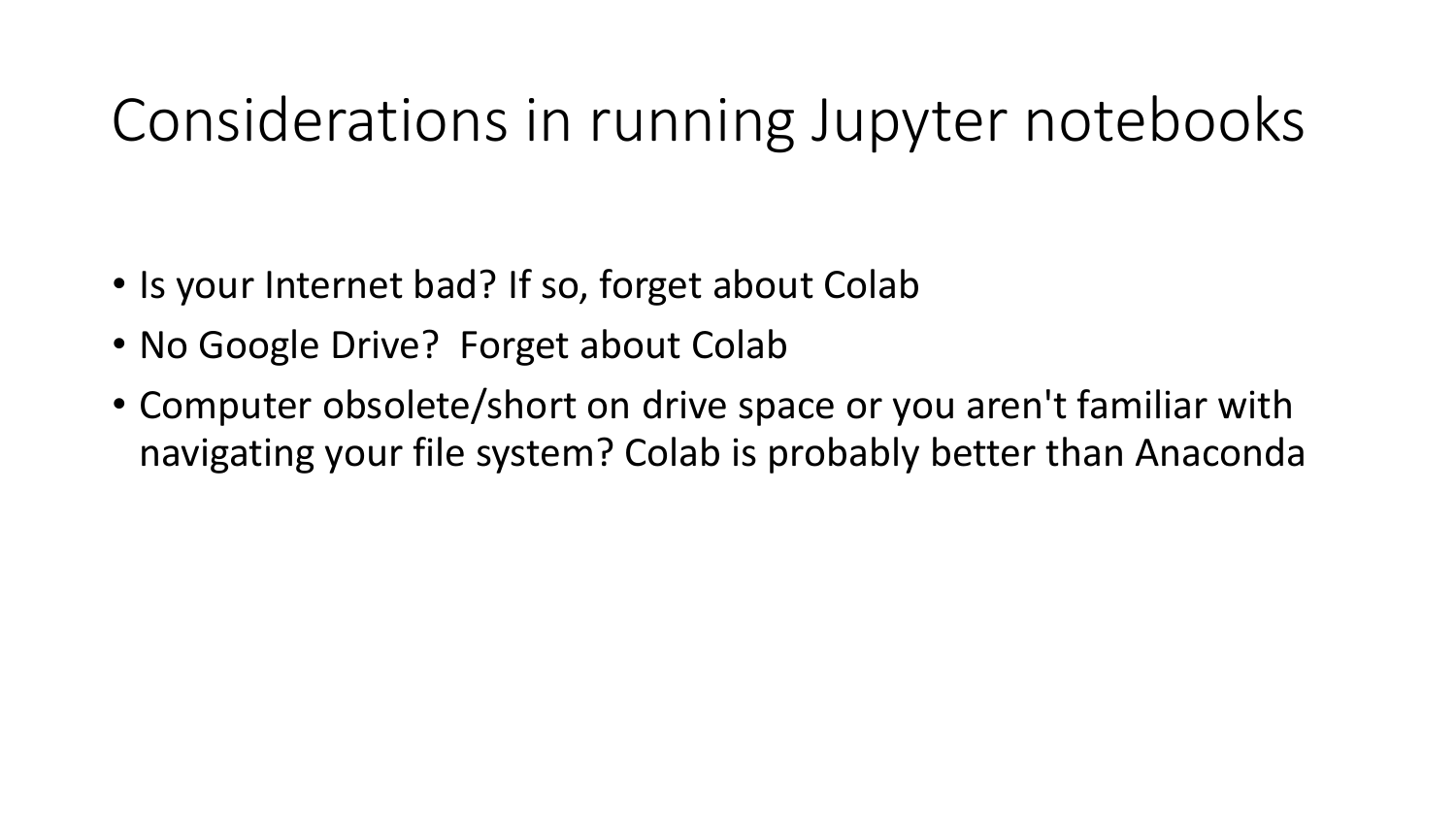# Running a Jupyter notebook locally

- Installation is less straightforward (but possible) if you don't install Anaconda
- Download the .ipynb file somewhere you can find it
- Launch Jupyter notebook
- Navigate to file and open it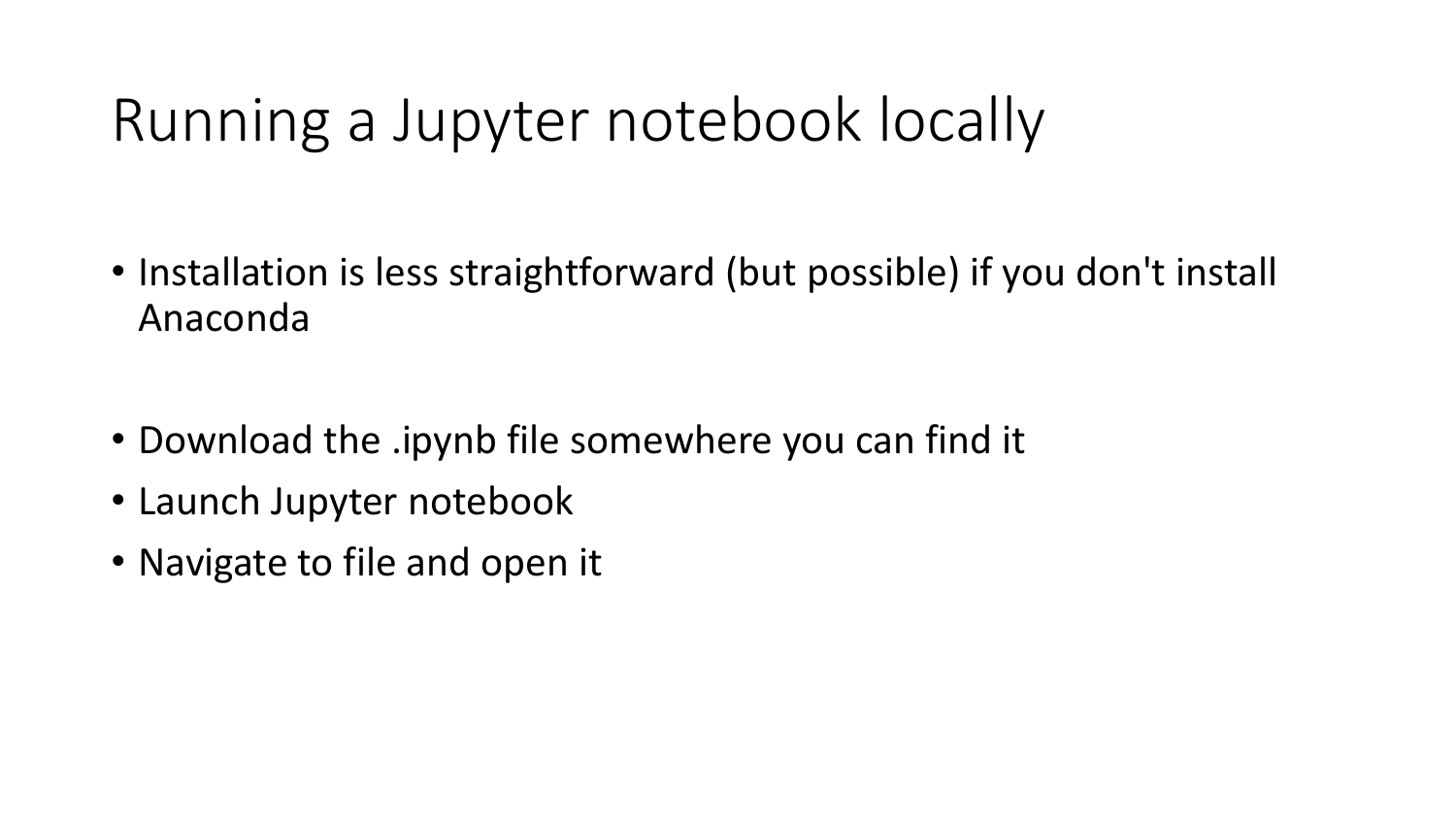# Running a Jupyter notebook in Azure

- Clone the Azure project to your Microsoft account
- Open the notebook
- Note: file interactions will take place in the cloud platform, not your local drive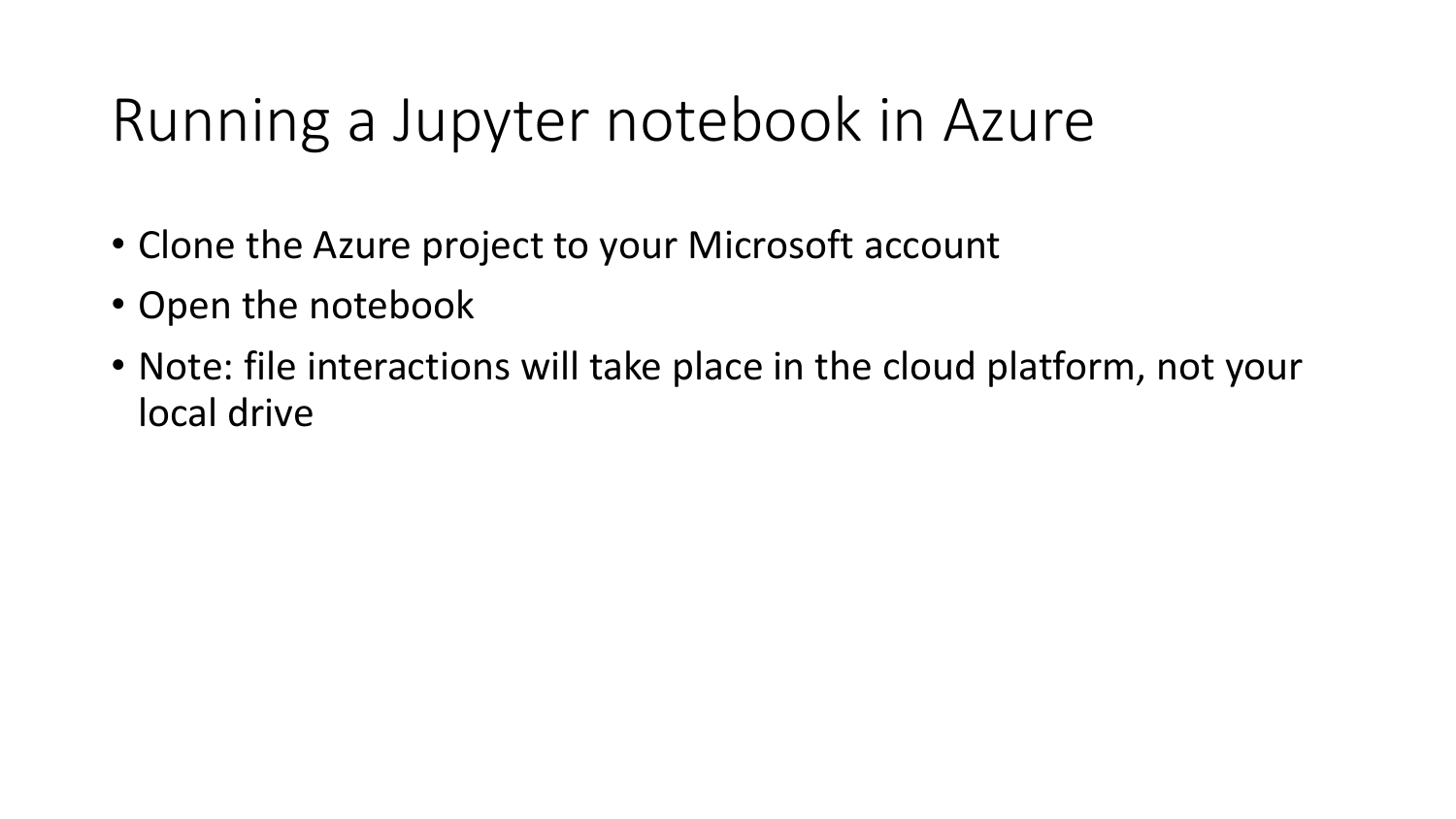# Running a Jupyter notebook in Colab

- Colab is short for "Google Colaboratory"
- Technically notebooks are Colab notebooks, not Jupyter notebooks
- But you can open an .ipynb notebook in Colab
- Open the notebook via link
- Save a copy of the notebook into your own Google Drive
- Note: Colab notebooks time out with inactivity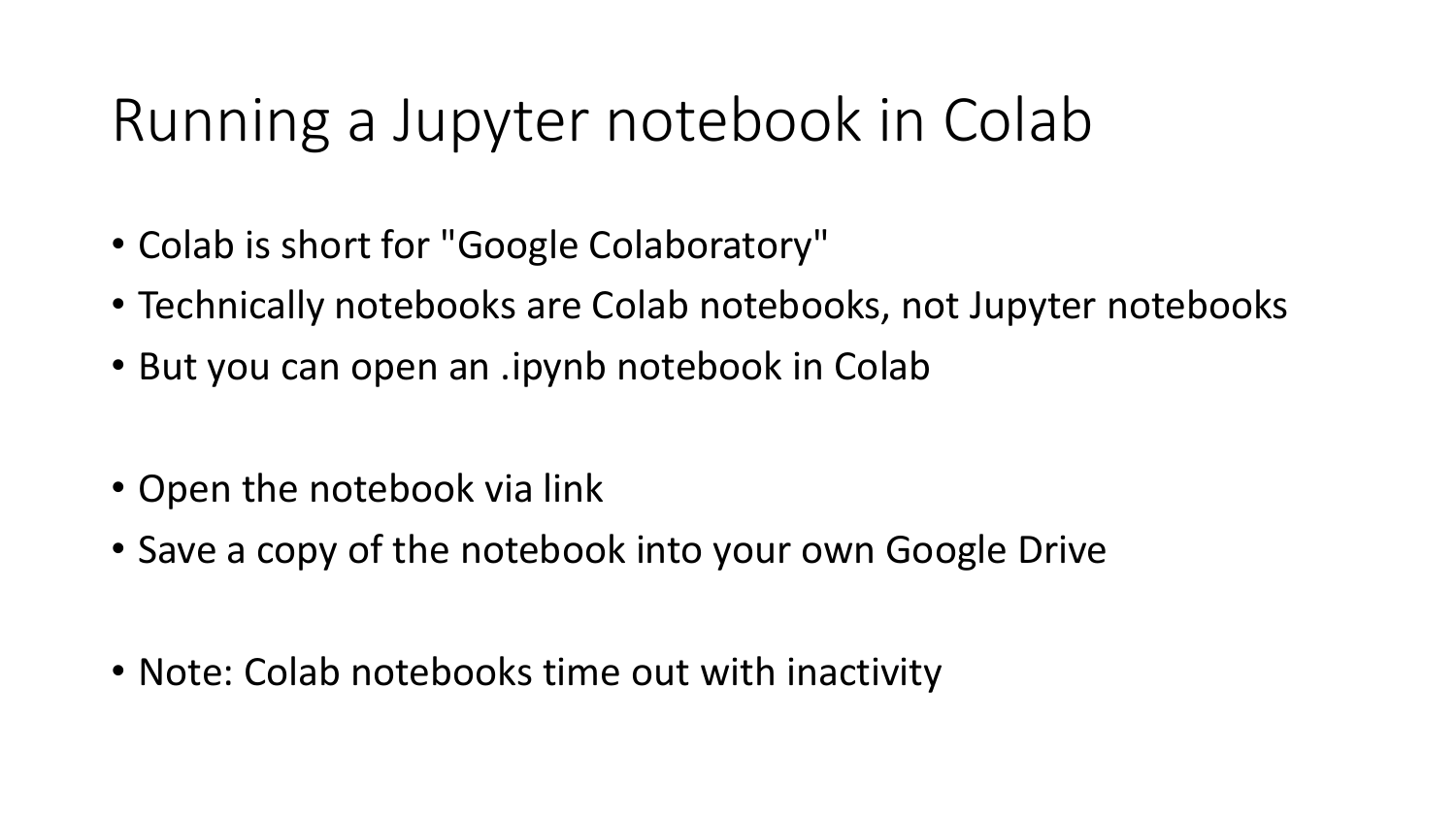#### Easiest option?

- Of the three options, Colab is the easiest option if you just want to click and go
- But no saving of changes without copying to your Drive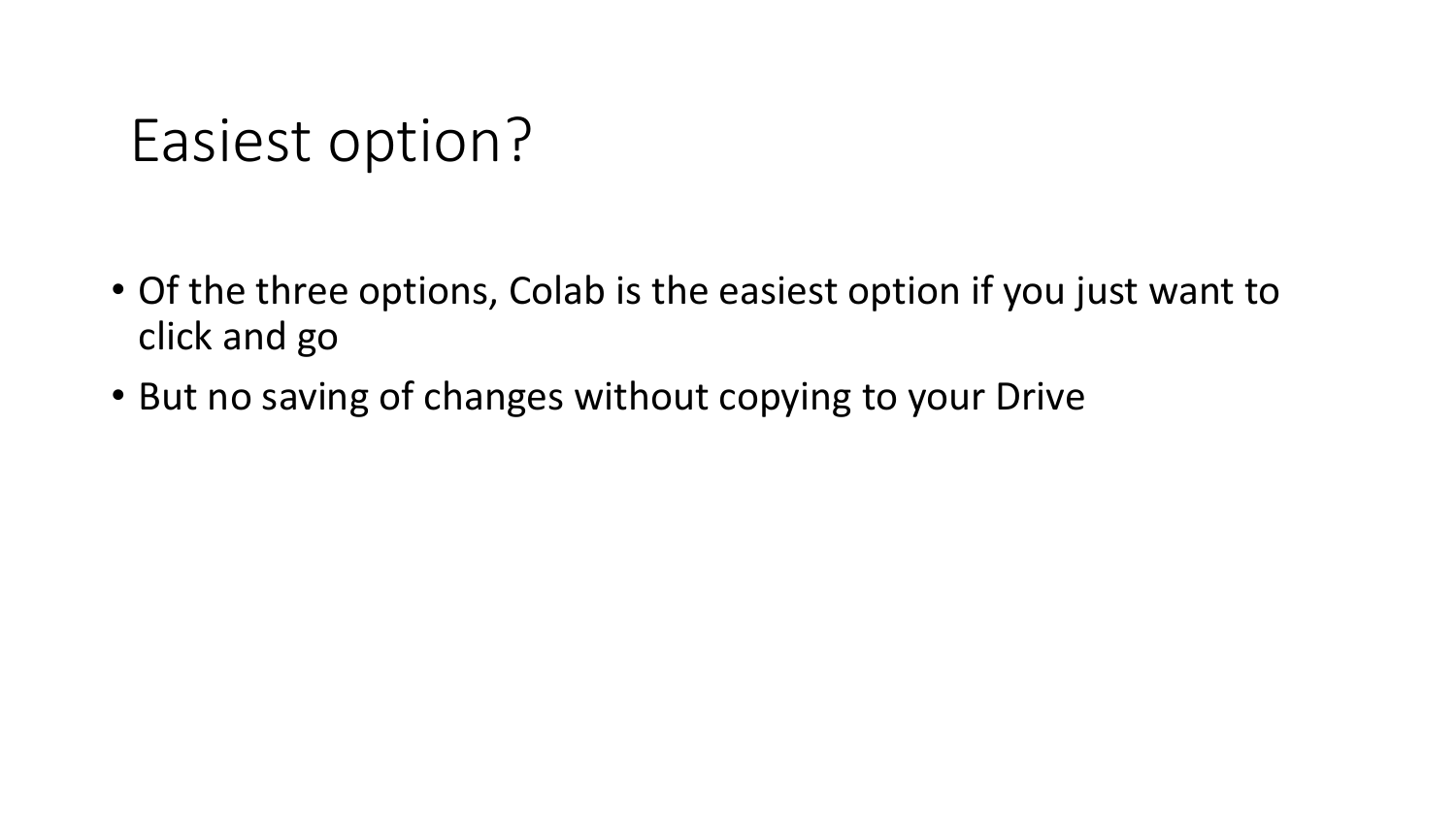# What we will assume

- We will assume that you are running the code examples in a Jupyter notebook.
- The example notebooks will be made available on Github (for download to local computer), Azure, and Colab.
- You can copy and paste the code examples from the website into an IDE if you want to use one instead of Jupyter.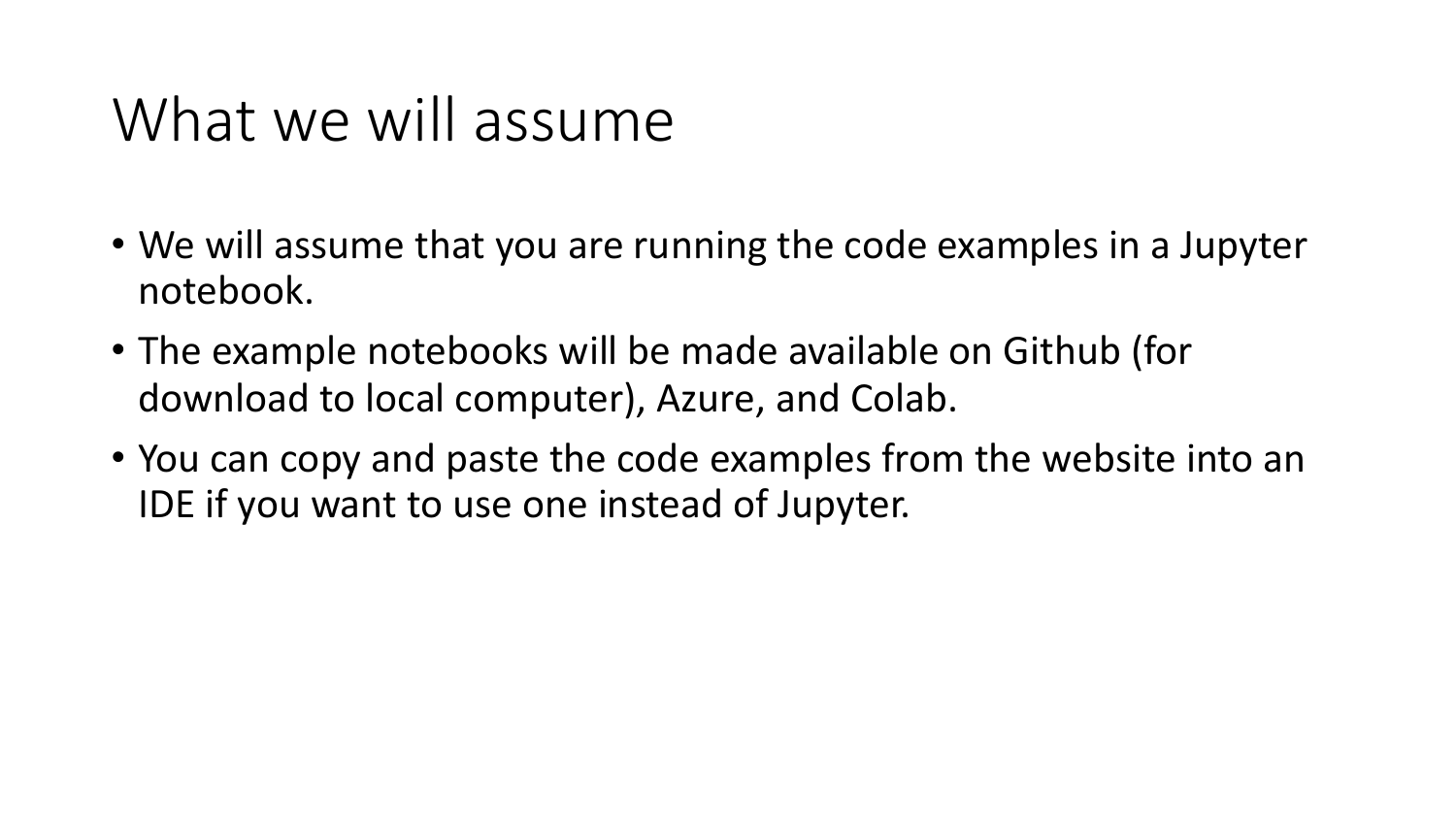

#### Access to digital collections 24/7

Remote Support for Teaching and Research Needs



Skype consultations with your subject librarian



Ask a Librarian: an easy way to submit a question via email



Live chat available from the Library home page